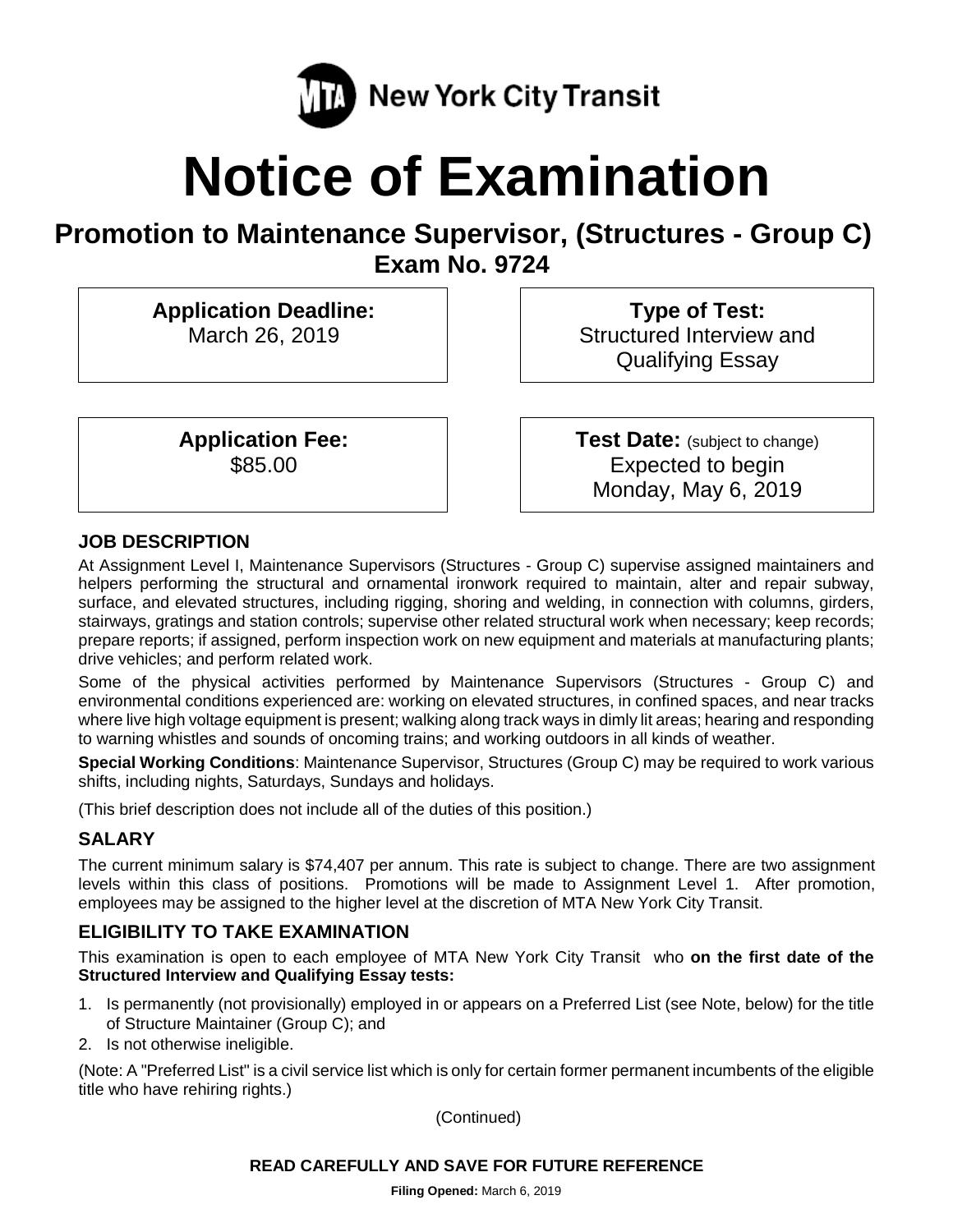# **ELIGIBILITY TO TAKE EXAMINATION** (Continued)

This examination is also open to employees who were appointed to an eligible title pursuant to New York State Civil Service Law, section 55-a, and who meet all other eligibility requirements.

You are responsible for determining whether you meet the eligibility requirements for this examination prior to submitting the *Application*. If you do not know if you are eligible check with **your department's Human Resources representative**. You may be given the test before we verify your eligibility. If you are marked "Not Eligible," your application fee will **not** be refunded and you will **not** receive a score.

This examination is **not** open to employees of MaBSTOA, MTA Bus, SIRTOA, or to employees of MTA agencies other than MTA New York City Transit .

#### **REQUIREMENTS TO BE PROMOTED**

**Probationary Period:** At the time of promotion, you must have completed your probationary period and you must be permanently employed in the eligible title of Structure Maintainer (Group C) indicated in the above "Eligibility To Take Examination" section, and you must be permanently employed in that title or your name must appear on a Preferred List for the title at the time of promotion. Additionally, you must have served permanently in the eligible title for at least one year. Time served prior to a break in service of more than one year will not be credited.

**Driver License Requirement:** At the time of promotion, you must have a Motor Vehicle Driver License valid in the state of New York with no disqualifying restrictions that would preclude the performance of the duties of this title. If you have serious moving violations, a license suspension or an accident record you may be disqualified. This license must be maintained for the duration of your employment in the title.

**Drug Screening Requirement:** You must pass a drug screening in order to be promoted.

#### **HOW TO SUBMIT AN APPLICATION AND PAY THE APPLICATION FEE**

If you believe you meet the requirements in the "Eligibility to Take Examination" section, submit an application online by the last day of the application period unless you are requesting a Fee Waiver. Applicants who wish to request a Fee Waiver should refer to the "How to Submit an Application When Requesting a Fee Waiver" section below.

**Application Fee:** This fee is generally not refundable. Under special circumstances, you may be entitled to a refund. You should refer to the Department of Citywide Administrative Services ("DCAS") Exam Regulations to determine if you are entitled to a refund prior to requesting a refund. You can refer to the bottom of the last page of the Notice of Examination for instructions on how to obtain a copy of the DCAS General Exam Regulations.

#### **Online Applications:**

- 1. Apply using the "BSC" employee portal at [www.mymta.info](http://www.mymta.info/) by the last day of the *Application* period.
- 2. You must pay the *Application* fee via payroll deduction. Applicants who request a fee waiver must apply by mail.
- 3. You will be given a confirmation number after you submit your *Application* and pay the application fee.

Computers with internet access are available on a limited basis at branches of the New York Public Library, the Brooklyn Public Library and the Queens Library to patrons with a valid library card.

MTA New York City Transit will not accept applications in person. Additional information on how to request an application fee waiver is available with the Application.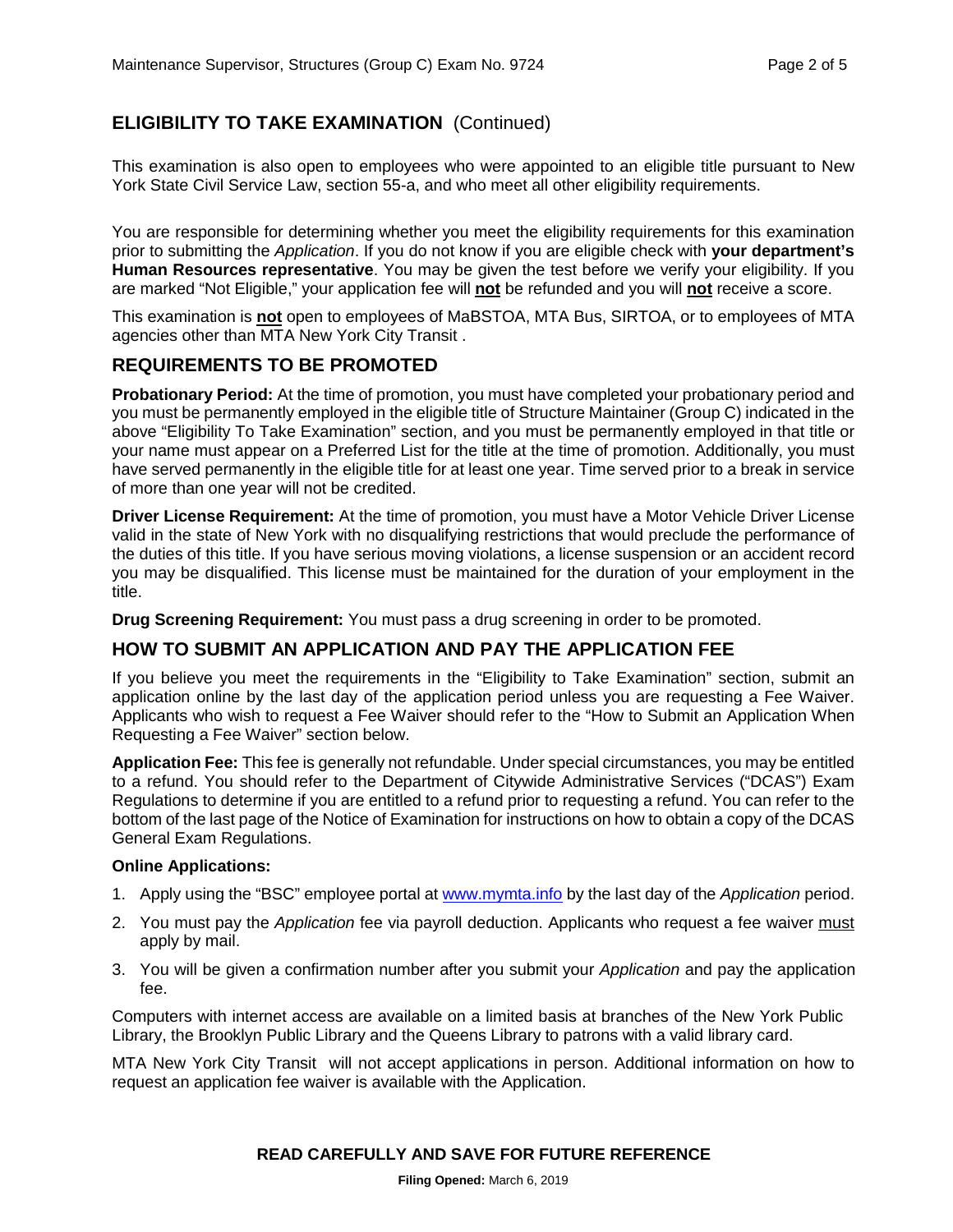#### **HOW TO SUBMIT AN APPLICATION WHEN REQUESTING A FEE WAIVER**

Applicants who wish to request a Fee Waiver must obtain an *Application* in person at the MTA New York City Transit Exam Information Center as indicated below and must submit the *Application* and required forms by mail to the address in the Correspondence section below **by the last day of the application period**.

**MTA New York City Transit Exam Information Center**: Open Monday through Friday, from 9 AM to 3 PM, in the lobby at 180 Livingston Street, Brooklyn, New York. Directions: take the A, C, F, or R trains to the Jay Street-Metro Tech Station, or the 2, 3 or G train to the Hoyt Street Station.

#### **ADMISSION LETTER**

An *Admission Letter* will be mailed to you about 10 days before the first date of the Structured Interview and Qualifying Essay tests. If you do not receive an *Admission Letter* at least 4 days before this date, you may obtain a duplicate letter at the MTA Exam Information Center (as indicated above). A paper copy of the *Admission Letter* is your ticket for admission to the test.

Employees **must** keep their official mailing address **up to date.** Only the address on file with the MTA Business Service Center will be used to mail correspondence, including the *Admission Letter.*

#### **THE TEST**

You will be given a qualifying essay test and a competitive structured interview. You must achieve a score of at least 70 to pass both the qualifying essay test and the structured interview. Your score on the structured interview will determine 85% of your final score. Your seniority will determine the remaining 15%. You must pass the structured interview to have your seniority credited. Your seniority score will be 70 plus ½ point for each three months of completed, permanent, continuous service with an agency under the jurisdiction of the Commissioner, Department of Citywide Administrative Services (DCAS) in competitive class titles. Your service will be credited through the date of the structured interview, up to a maximum of 15 years. Time served prior to a break in service of more than one year will not be credited.

Veterans' or Disabled Veterans' Credit will be granted only to eligible passing candidates who request that they be applied. Veterans' or Disabled Veterans' Credit should be requested at the time of application, but **must** be requested before the date the eligible list is established. Claims for Veterans' or Disabled Veterans' Credit cannot be made once the eligible list is established.

The **qualifying essay test** will require candidates to write one or more reports based on information provided on the day of the test. Candidates will be evaluated on their ability to write concisely, comprehensively and clearly using good grammatical form. Only those candidates who achieve a passing score on the qualifying essay test will have their competitive structured interview rated.

The **competitive structured interview** may require candidates to describe in detail: procedures related to the maintenance, installation, repair, alteration, and inspection of structural and ornamental ironwork components; MTA New York City Transit rules and regulations pertaining to general supervision and safety; safe work practices and procedures; reading and interpreting specifications and drawings; making computations; taking measurements; rigging; flagging; setting up work zones; and other related areas.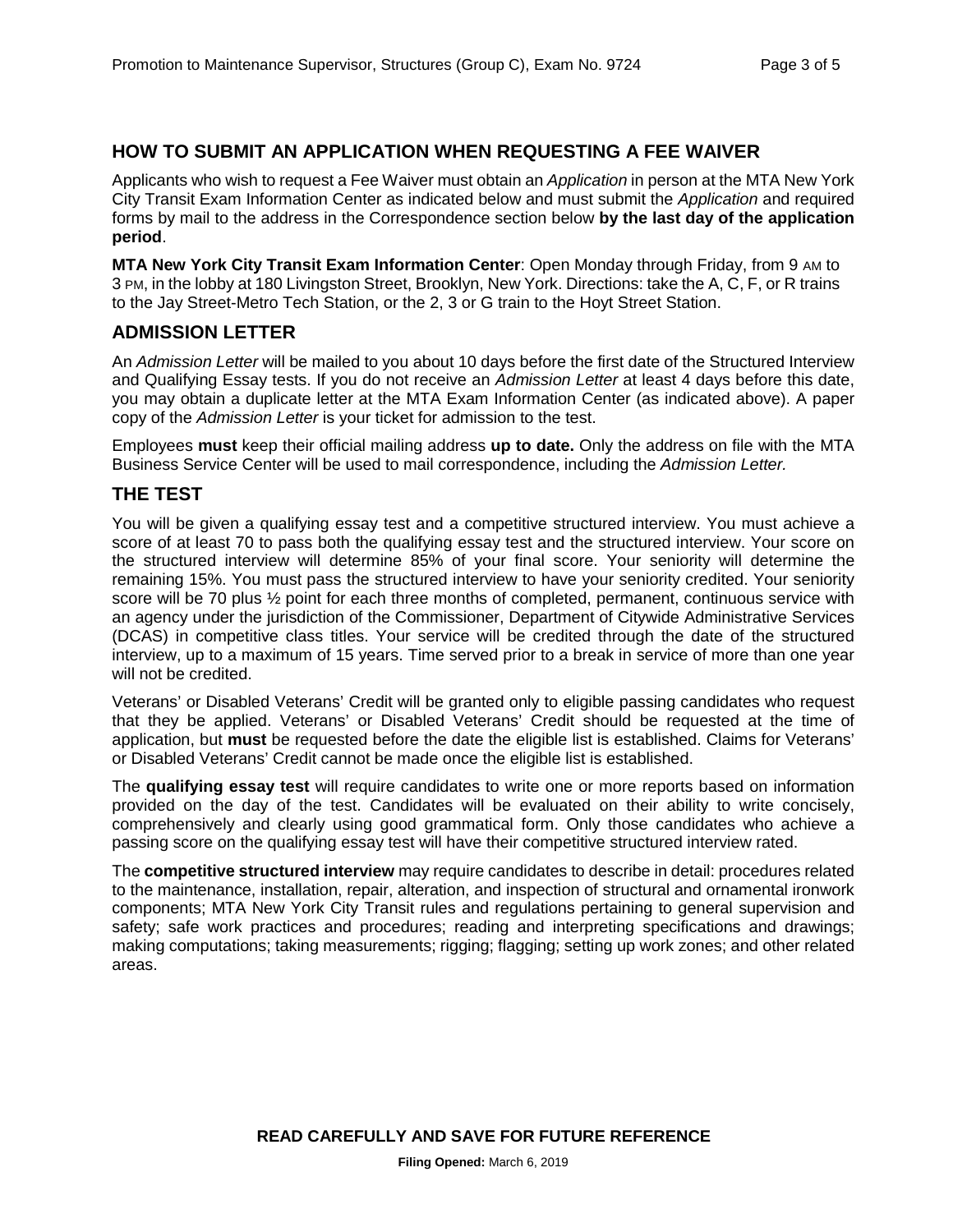# **TEST ADMINISTRATION GUIDELINES**

**Warning:** You are not permitted to enter the test or interview site with cellular phones, smart watches, beepers, pagers, cameras, portable media players, or other electronic devices. Calculators are **not** permitted. Electronic devices with an alphabetic keyboard, word processing, or data recording capabilities, such as planners, organizers, etc. are prohibited. If you use any of these device in the building at any time before, during or after the interview or test, you may **not** receive your test or interview results, your interview or test score may be nullified, and your application fee will **not** be refunded.

You may not have any other person, including children, present with you while you are being processed for or taking the test or being interviewed and no one may wait for you inside of the test or interview site while you are taking the test or being interviewed.

**Leaving:** You must leave the test site once you finish the test or interview. If you leave the test or interview site after being fingerprinted but before finishing the interview, you will not be permitted to reenter. If you disregard this instruction and re-enter the test or interview site, you may not receive your interview results, your test or interview score may be nullified, and your application fee will not be refunded.

**Proof of Identity:** You must present your MTA employee ID when you arrive to be tested and/or interviewed.

#### **THE TEST RESULTS**

If you pass the qualifying essay test and the structured interview and are marked eligible, your name will be placed in final score order on an eligible list and you will be given a list number. You will be notified by mail of your test results. If you meet all requirements and conditions, you will be considered for promotion when your name is reached on the eligible list.

# **SPECIAL ARRANGEMENTS**

**Late Filing:** Consult with **your department's Human Resources representative** to determine the procedure for filing a late *Application* if you meet one of the following conditions:

- 1. You are absent from work for at least one-half of the application period and are unable to apply for reasons such as vacation, sick leave or military duty; or
- 2. You become eligible after the above application period, but on or before the first day of the structured interview and essay tests.

**Make-Up Test:** You may apply for a make-up test if you cannot take the essay test on the regular test date or attend the interview on the scheduled interview date for any of the following reasons:

- 1. Compulsory attendance before a public body;
- 2. On-the-job injury or illness caused by municipal employment where you are an officer or employee of MTA New York City Transit;
- 3. Absence from the test and/or structured interview within one week after the death of a spouse, domestic partner, parent, sibling, child or child of a domestic partner;
- 4. Absence due to ordered military duty;
- 5. A clear error for which MTA New York City Transit is responsible; or
- 6. A temporary disability, pregnancy-related, or child-birth-related condition preventing you from taking the test and/or structured interview.

To request a make-up test, mail your request with your documentation of special circumstances to the address found in the "Correspondence Section" below within 60 days of your scheduled test date or interview date, or make the request within 60 days of restoration to your position after performing military duty.